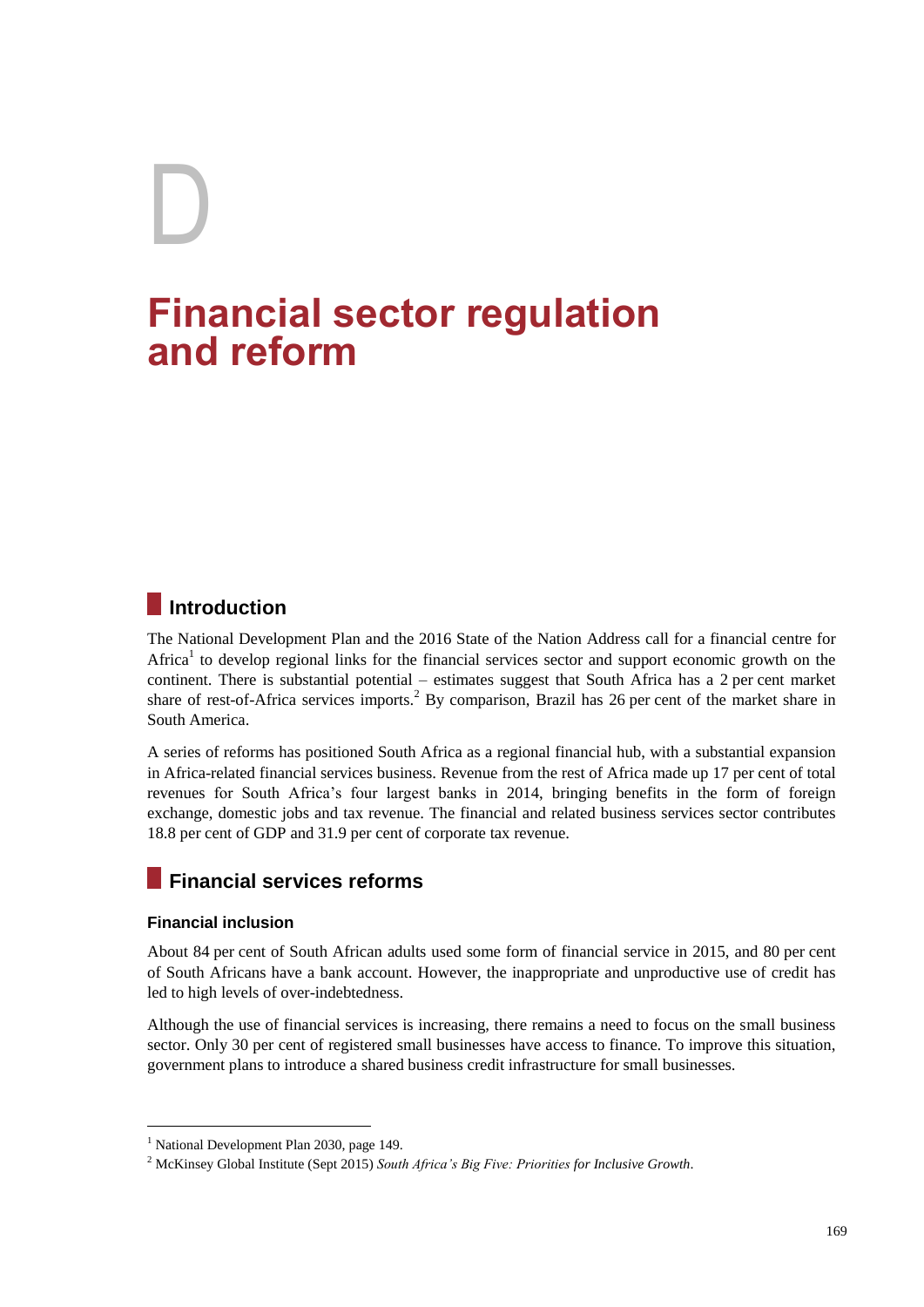The National Treasury will also publish a financial inclusion policy document for public comment. The document assesses the state of financial inclusion in South Africa, and puts forward general principles to guide more comprehensive improvements.

### **Foreign exchange market conduct modernisation**

### *Remittances*

South Africa is home to four of the five most expensive remittance corridors in the world, with an average cost of just above 20 per cent of the value of the remittance, compared to the worldwide average of just below 9 per cent.

The National Treasury will expand market conduct reforms to apply to the retail foreign exchange market, which, together with more competition and exemptions in the Financial Intelligence Centre Act (2001), should reduce the compliance burden for low-risk remittances and lower charges.

# *Financial surveillance manual*

The Reserve Bank will publish a simplified financial surveillance manual on its website in July 2016. Authorised dealers will also be encouraged to digitise and modernise the functioning of the foreign exchange market system.

# *Foreign investment limits*

For a period of 12 months, institutions affected by the depreciation of the rand will not be required to rebalance their portfolios, but no further offshore investments will be allowed until the institution is within the prescribed offshore investment limit.

# **Enhancing financial integrity**

The integrity and stability of the international financial system rests on its ability to effectively combat financial crime. Parliament is considering amendments to the Financial Intelligence Centre Act to align it with international standards, which will include a risk-rated approach. The National Treasury, the Financial Intelligence Centre, the Reserve Bank and the South African Revenue Service are working with relevant stakeholders to combat financial crime and minimise illicit financial flows.

#### **Twin peaks update**

A strong regulatory system is key to the success of any financial hub. Parliament is considering legislation to implement a "twin peaks" framework for financial regulation. In line with global trends, the framework will establish two complementary regulators. The Prudential Authority, situated in the Reserve Bank, will be responsible for the safety and soundness of financial institutions, and the Financial Sector Conduct Authority, which will replace the Financial Services Board, will be responsible for market conduct and securities regulation.

#### **Improving financial stability**

With the twin peaks model at an advanced stage in the legislative process, the National Treasury has begun developing additional reforms to improve financial stability. These reforms aim to reduce the probability of a systemic event occurring, and contain the effects if it does.

#### *Resolution policy framework*

An effective framework to deal with the resolution of banks, major insurers and other systemically important financial institutions ensures that the costs of private firms are borne by private creditors with no recourse to taxpayer funds. In 2015, the National Treasury, together with the Reserve Bank and the Financial Services Board, published a discussion document with proposals for an effective resolution regime and aims to present a draft bill by the end of 2016.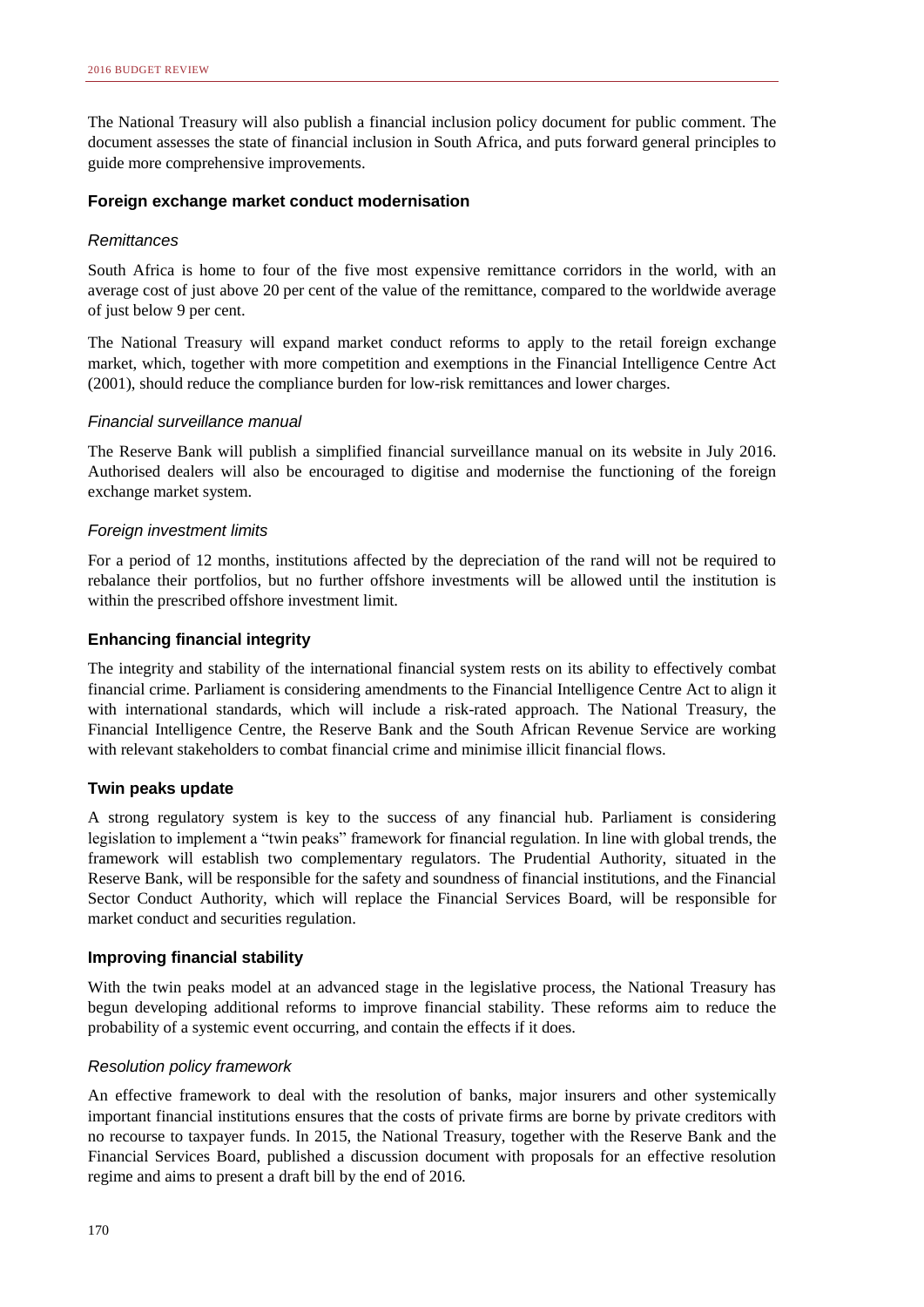# **Prudential reforms**

South Africa's strength as a financial hub for Africa relies on the safety and soundness of its banks and insurance companies. From 1 April 2016, new banking regulations will align the current framework with the Basel Committee's latest guidance.

# *Basel III calibration*

The Registrar of Banks has proposed a recalibration of the net stable funding ratio, which forms part of the Basel III framework. This recalibration will reflect the volatility of wholesale funding. A run-off rate of 35 per cent is proposed for wholesale deposits of less than six months. This will ensure compliance with international standards without causing undue harm to the economy. The ratio will become a minimum standard on 1 January 2018.

# *Insurance Bill*

Parliament is considering an Insurance Bill to implement international standards for insurers. The bill provides a consolidated legal framework for the prudential supervision of the insurance sector that is consistent with international standards. It seeks to consolidate existing insurance legislation and facilitate financial inclusion through a micro-insurance framework.

# **Improving market conduct**

A market conduct policy framework and a draft Conduct of Financial Institutions Bill will be released in 2016. The bill is intended to simplify and modernise market conduct regulation. If these proposals are adopted, all participants in the financial sector will be affected, from traditional providers like banks and insurers, to relatively new entrants to the industry like mobile network providers. This will ensure a level regulatory playing field that facilitates market innovation, strengthens competition and ultimately serves the customer better.

# *The ombud system*

South Africa has a fragmented statutory and non-statutory ombud system, with different approaches for different industries. Government proposes to merge various ombuds into a single system. In the interim, Parliament is considering the National Treasury's proposal to create an ombud council with a chief ombud.

# *Abuse of emolument attachment orders for credit granted against public servants*

The Department of Public Service and Administration and the National Treasury have appointed a service provider to investigate the extent and abuse of emolument attachment orders ("garnishee orders") in the public service. This will help ensure that no illegally issued or flawed orders are served on national and provincial government officials.

#### *Demarcation of medical schemes*

Government aims to publish final regulations early in 2016 to demarcate medical schemes and health insurance products. Parameters are proposed for health insurance products to preserve the principles of social solidarity and cross-subsidisation embedded in medical schemes.

#### *Consumer credit insurance*

The National Treasury continues to engage with the Department of Trade and Industry on credit insurance. A National Treasury study in 2014 showed that consumer credit insurance can increase the cost of credit by up to 15.6 percentage points for furniture loans, 4 percentage points for personal loans and 3 percentage points for vehicle finance. Some furniture loans with credit insurance can cost nearly 50 per cent a year. The Department of Trade and Industry has published proposals to cap the cost of credit life insurance.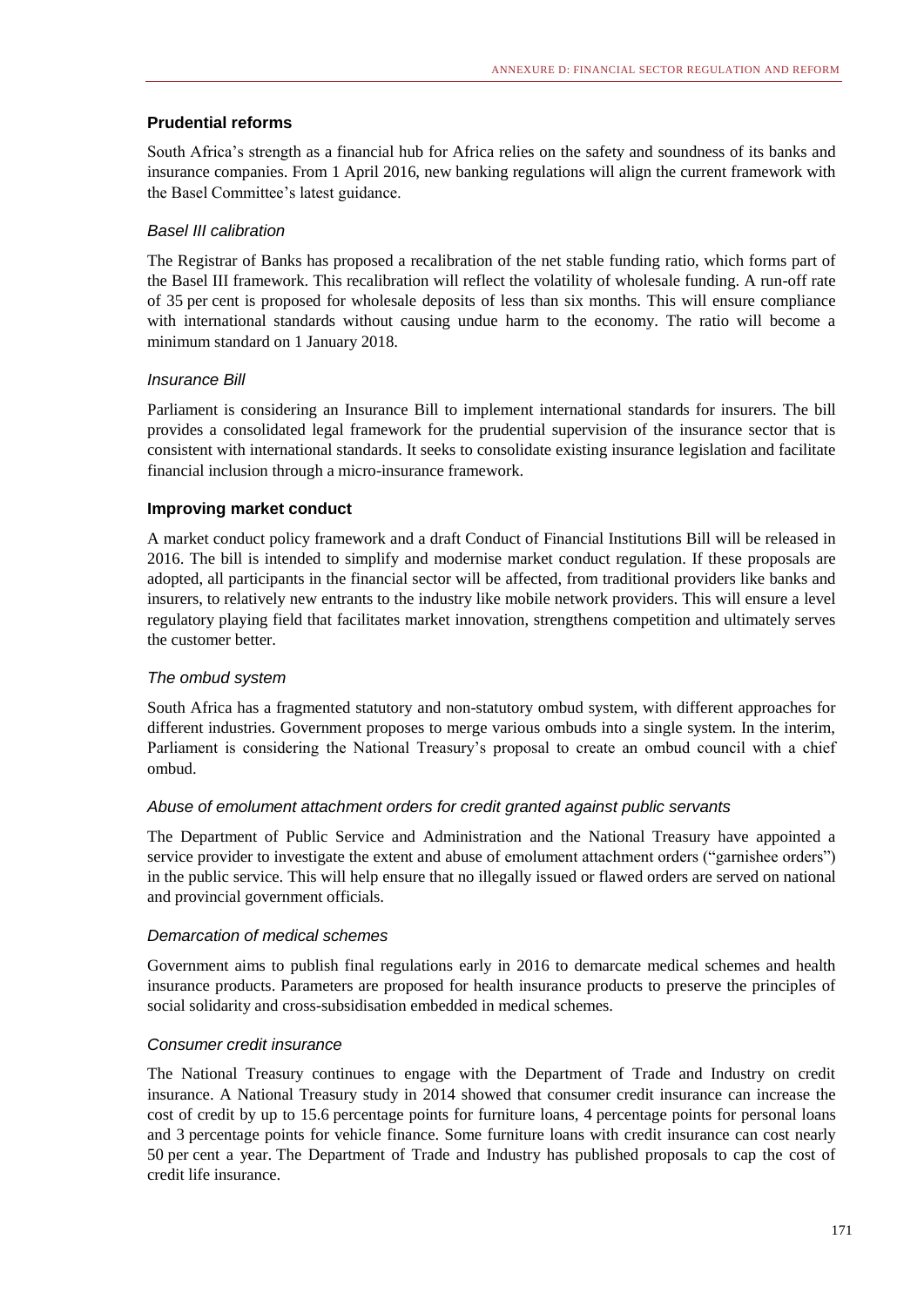In addition to the high costs, there is misselling, including cases of companies selling retrenchment insurance to self-employed individuals and pensioners. The National Credit Regulator and the Financial Services Board are already taking stronger action against such firms. Proposed interventions to enhance consumer protection include standardised policy wording and improved disclosure. Measures to improve data collection and streamline regulatory reporting will also be considered.

A roadmap for implementing stronger reforms in the consumer credit insurance market will be released in early 2016. Proposed interventions include improving consumer choice (for example, many furniture retailers offer credit insurance from related companies), the degree of standardisation and disclosure.

# *Agricultural insurance*

Many agricultural producers in South Africa are not insured against the negative impacts resulting from natural disasters, such as drought. Government is considering the feasibility of improving existing agricultural insurance programmes. The project comes against the backdrop of two insurance companies withdrawing cover from the agricultural market due to increased frequency and scale of drought and hail.

# **A financial centre for Africa**

# **HoldCo reforms**

Companies in banking and insurance groups will be allowed to apply for "HoldCo" status, subject to the Governor of the Reserve Bank's approval, after consulting the bank supervision and financial surveillance departments. The bank macroprudential limit formula will be adjusted to include exposures to HoldCos.

# **Financial market infrastructure**

South Africa's sophisticated financial market infrastructure enables financial transactions to be traded, cleared, settled and recorded. Further improvements to this infrastructure are set out below.

#### *Multi-currency settlement*

About 65 per cent of South African Development Community transactions are settled in currencies other than the rand, and these transactions are typically settled outside the region. The planned introduction of multi-currency settlement in the next two years will allow settlement to take place onshore. It will also facilitate the introduction of domestically settled, foreign-currency-denominated bonds in due course.

#### *External financial market infrastructure*

To support South Africa's status as a financial hub, regulations will be finalised in 2016 for foreign market infrastructure to apply to provide services in South Africa. The regulations include:

- *Proposed central securities depository "link-ups":* Central securities depositories are the backbone of securities settlement. Cross-border settlement requires legal and regulatory link-ups between domestic and foreign depositories, and proposed regulations will provide for these links. The increased integration of central securities depositories will be measured against the risks involved and will require efficient oversight.
- Offshore clearing houses: More than 60 per cent of domestic derivatives<sup>3</sup> trading involves offshore players. To reduce risks, these transactions are often cleared through offshore central counterparties. To facilitate the appropriate supervision of such counterparties, the Financial Sector Regulation Bill has proposed a licencing regime. This will have the additional benefit of requiring these central counterparties to operate from South Africa and offer services to the rest of Africa.

1

<sup>&</sup>lt;sup>3</sup> Including interest rate swaps, but excluding foreign exchange swaps.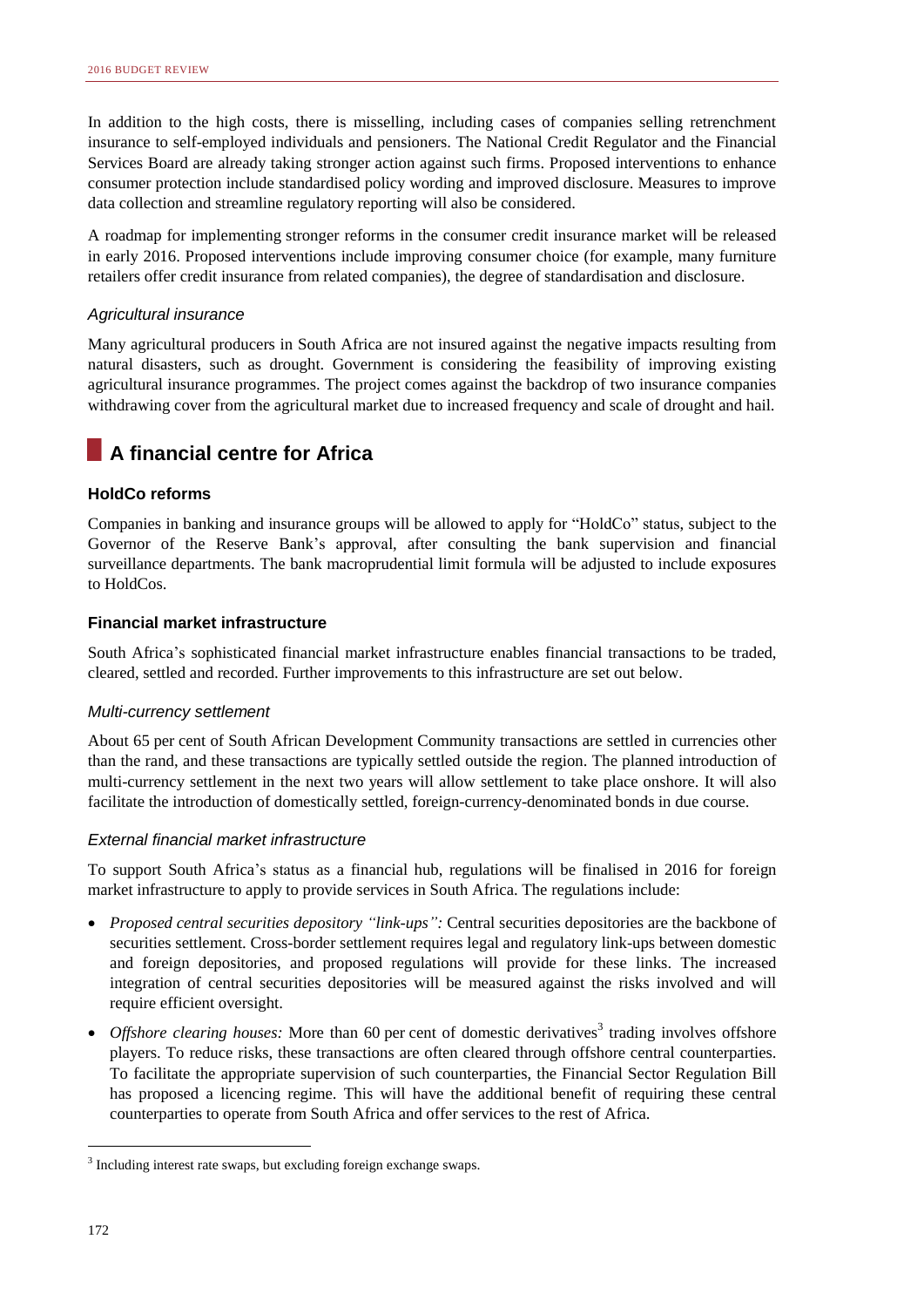In 2013, the National Treasury entered into an agreement with the Johannesburg Stock Exchange to introduce a new trading platform for government bonds. In late 2015, the Johannesburg Stock Exchange finalised the technology provider. It is expected that the platform will be tested in 2016.

# **Update on social security and retirement reforms**

Over the last 20 years, government has made significant progress in bringing about a fairer and more effective retirement system. Government is committed to the release of the comprehensive social security reform paper later this year, led by the Ministers of Social Development and Finance.

Government has made significant progress in retirement reforms since 2012. It has taken the first legislative steps towards achieving tax harmonisation in the treatment of retirement contributions, transforming the industry so that it serves members of retirement funds better and more fairly, laying the basis for improving governance and transparency in funds, and lowering charges and improving default arrangements. Despite the postponement of annuitisation for provident funds, government remains committed to its retirement reform objectives as announced in the 2014 Budget update on retirement reforms paper, released on 14 March 2014. The National Treasury intends to publish the final default regulations later this year, after considering comments received from the public.

Key elements of the reforms include:

- Mandation or auto-enrolment
- Improving fund disclosures
- Getting defaults right
- Consolidating the number of funds
- Simplifying retirement savings products and enabling portability between providers
- Ensuring effective intermediation.